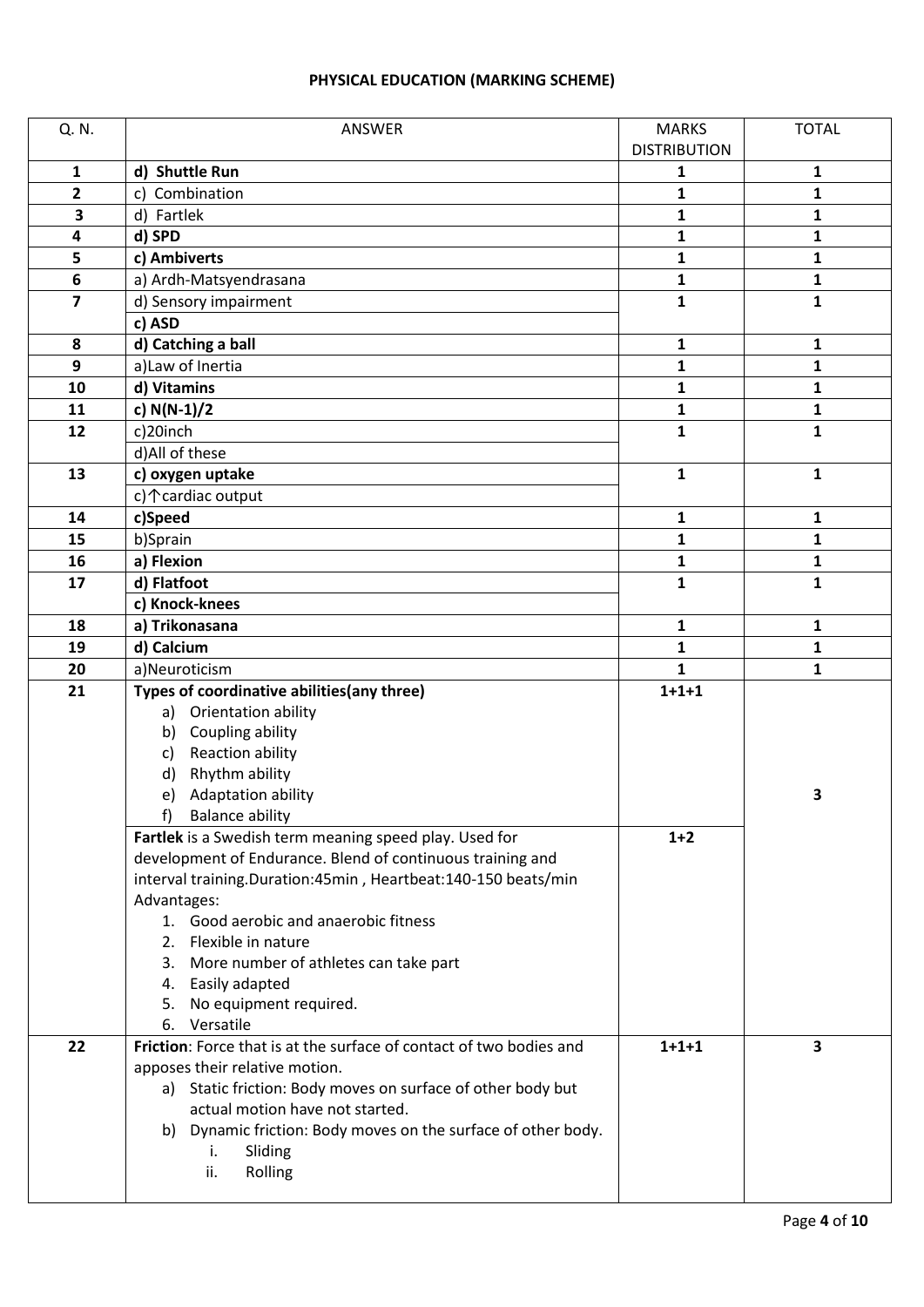| 23 | Aggression is a behavior with a goal of harming or injuring another                                                                | $1 + 1 + 1$ | 3 |
|----|------------------------------------------------------------------------------------------------------------------------------------|-------------|---|
|    | being motivated to avoid such treatment.                                                                                           |             |   |
|    | a) Hostile: Inflicting physical or psychological harm.                                                                             |             |   |
|    | Instrumental: Displaying aggression in pursuit of non-<br>b)                                                                       |             |   |
|    | aggressive goal.                                                                                                                   |             |   |
|    | Assertive: Use of legitimate physical or verbal force to<br>C)                                                                     |             |   |
|    | achieve one's purpose                                                                                                              |             |   |
| 24 | Methods to Improve Flexibility(any three)                                                                                          | $1 + 1 + 1$ | 3 |
|    | 1. Active Stretching                                                                                                               |             |   |
|    | 2. Passive Stretching                                                                                                              |             |   |
|    | 3. Isometric Stretching                                                                                                            |             |   |
|    | <b>Dynamic Stretching</b><br>4.                                                                                                    |             |   |
|    | 5. Ballistic Stretching                                                                                                            |             |   |
| 25 | Corrective exercises for flatfoot deformity.(any three)                                                                            | $1 + 1 + 1$ | 3 |
|    | 1. Jumping on toes                                                                                                                 |             |   |
|    | 2. Rope skipping                                                                                                                   |             |   |
|    | 3. Standing on toes or heels                                                                                                       |             |   |
|    | 4. Walking on toes                                                                                                                 |             |   |
|    | 5. Sit properly                                                                                                                    |             |   |
| 26 | Fats: Fats and oils are important items in the diet of                                                                             | $1 + 1 + 1$ | 3 |
|    | sportsmen. They contain carbon, hydrogen and oxygen. They                                                                          |             |   |
|    | are composed of fatty acids. Fats are a better source of                                                                           |             |   |
|    | energy than carbohydrates. Fat can be stored in the body. It                                                                       |             |   |
|    | is also known as fuel. Energy is produced by their burning                                                                         |             |   |
|    | process.                                                                                                                           |             |   |
|    | Dietary fats are derived from two main sources:                                                                                    |             |   |
|    | Vegetable source: They include various edible oils like ground<br>(a)                                                              |             |   |
|    | nut, mustard, cotton seed, coconut oil, rape seed etc.                                                                             |             |   |
|    | (b) Animal Source: They include butter, ghee, lard, fish oil, and<br>certain marine fish oil such as cod-liver oil and sardine oil |             |   |
|    | etc.                                                                                                                               |             |   |
|    | <b>Functions:</b>                                                                                                                  |             |   |
|    | Fats improve the palatability of food. They are essential for<br>(a)                                                               |             |   |
|    | the absorption of vitamins A, D, E and K.                                                                                          |             |   |
|    | Fats are concentrated source of energy<br>(b)                                                                                      |             |   |
|    | (c)<br>Fats impart firmness to the tissues.                                                                                        |             |   |
|    | Fats protect delicate organs against being injured.<br>(d)                                                                         |             |   |
|    | <b>Pitfalls Of Dieting(any three)</b>                                                                                              |             |   |
|    | (a) Extreme reduction of calories                                                                                                  |             |   |
|    | (b) Restrict nutrients                                                                                                             |             |   |
|    | Skipping meals                                                                                                                     |             |   |
|    | Intake labeled foods<br>(d)                                                                                                        |             |   |
|    | (e) Not exercising                                                                                                                 |             |   |
|    | Underestimate calories<br>(f)                                                                                                      |             |   |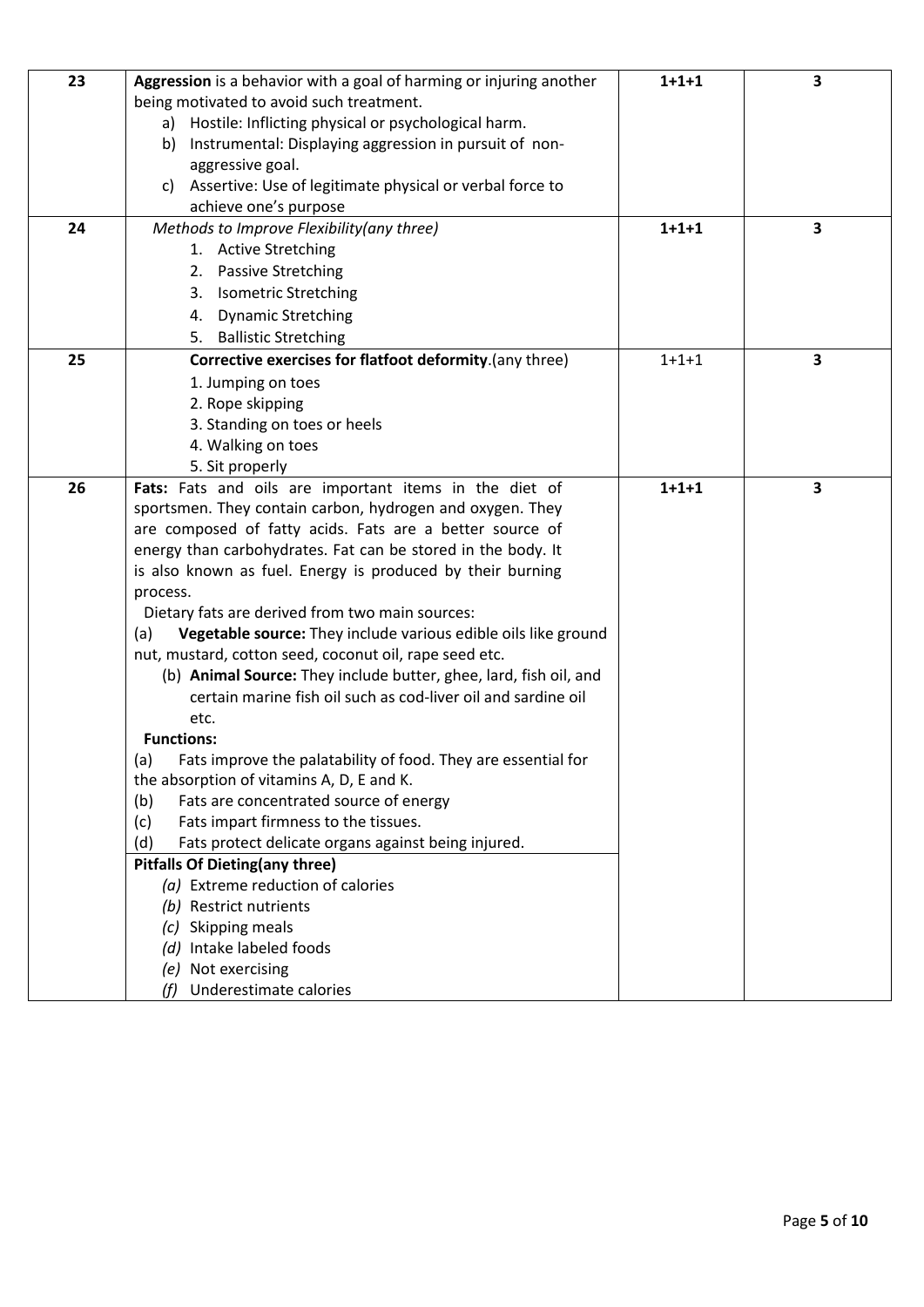| 27 | Female Athlete Triad: (Osteoporosis, Amenoria, Eating Disorders)<br>The Female Athlete Triad is a syndrome (collection of signs and<br>symptoms) that links three health problems including: disordered<br>eating, amenorrhea and osteoporosis. Girls may begin to skip<br>periods if they are not getting adequate nutrition for the amount of<br>exercise they do (energy availability). Periods also may be irregular. | $1 + 1 + 1$ | 3 |
|----|---------------------------------------------------------------------------------------------------------------------------------------------------------------------------------------------------------------------------------------------------------------------------------------------------------------------------------------------------------------------------------------------------------------------------|-------------|---|
|    | Stress lowers estrogen levels, which may cause skipped periods. Low<br>estrogen levels and a lack of menstrual periods can lead to low bone                                                                                                                                                                                                                                                                               |             |   |
|    | mass (low bone mineral density) and stress fractures (small cracks)<br>in their bones. The female athlete triad is defined as the                                                                                                                                                                                                                                                                                         |             |   |
|    | combination of disordered eating, amenorrhea and osteoporosis.                                                                                                                                                                                                                                                                                                                                                            |             |   |
|    | This disorder often goes unrecognized. The consequences of lost                                                                                                                                                                                                                                                                                                                                                           |             |   |
|    | bone mineral density can be devastating for the female athlete.                                                                                                                                                                                                                                                                                                                                                           |             |   |
|    | Premature osteoporotic fractures can occur, and lost bone mineral<br>density may never be regained.                                                                                                                                                                                                                                                                                                                       |             |   |
| 28 | <b>External methods of motivating:</b>                                                                                                                                                                                                                                                                                                                                                                                    | $1 + 1 + 1$ | 3 |
|    | $\mathsf{i}$<br>Reward                                                                                                                                                                                                                                                                                                                                                                                                    |             |   |
|    | ii)<br>Praise                                                                                                                                                                                                                                                                                                                                                                                                             |             |   |
|    | iii)<br>Punishment                                                                                                                                                                                                                                                                                                                                                                                                        |             |   |
|    | iv)<br>Blame                                                                                                                                                                                                                                                                                                                                                                                                              |             |   |
|    | v)<br>Cash prize                                                                                                                                                                                                                                                                                                                                                                                                          |             |   |
|    | vi)<br>Certificates and trophies                                                                                                                                                                                                                                                                                                                                                                                          |             |   |
| 29 | Fitness Index (short form) =<br>Fitness Index (long form) =                                                                                                                                                                                                                                                                                                                                                               | $1.5 + 1.5$ |   |
|    | $(100 \times \text{test duration in seconds})$                                                                                                                                                                                                                                                                                                                                                                            |             |   |
|    | (5.5 x pulse count between 1 and 1.5 mm)                                                                                                                                                                                                                                                                                                                                                                                  |             |   |
|    | $(100 \times \text{test duration in seconds})$                                                                                                                                                                                                                                                                                                                                                                            |             |   |
|    | $2 \times$ sum of heart beats in the recovery periods                                                                                                                                                                                                                                                                                                                                                                     |             | 3 |
|    | Senior Citizen Fitness Test-Rikli And Jones(any three)                                                                                                                                                                                                                                                                                                                                                                    | $1 + 1 + 1$ |   |
|    | a) Chair Stand test for lower body strength<br>b) Arm Curl test for upper body strength                                                                                                                                                                                                                                                                                                                                   |             |   |
|    | c) Chair Sit and Reach test for Lower Body Flexibility                                                                                                                                                                                                                                                                                                                                                                    |             |   |
|    | d) Back Stretch for Upper Body Flexibility                                                                                                                                                                                                                                                                                                                                                                                |             |   |
|    | (e) Eight Foot Up and Go Test for Agility                                                                                                                                                                                                                                                                                                                                                                                 |             |   |
|    | (f) Six minute walk test for Aerobic Endurance                                                                                                                                                                                                                                                                                                                                                                            |             |   |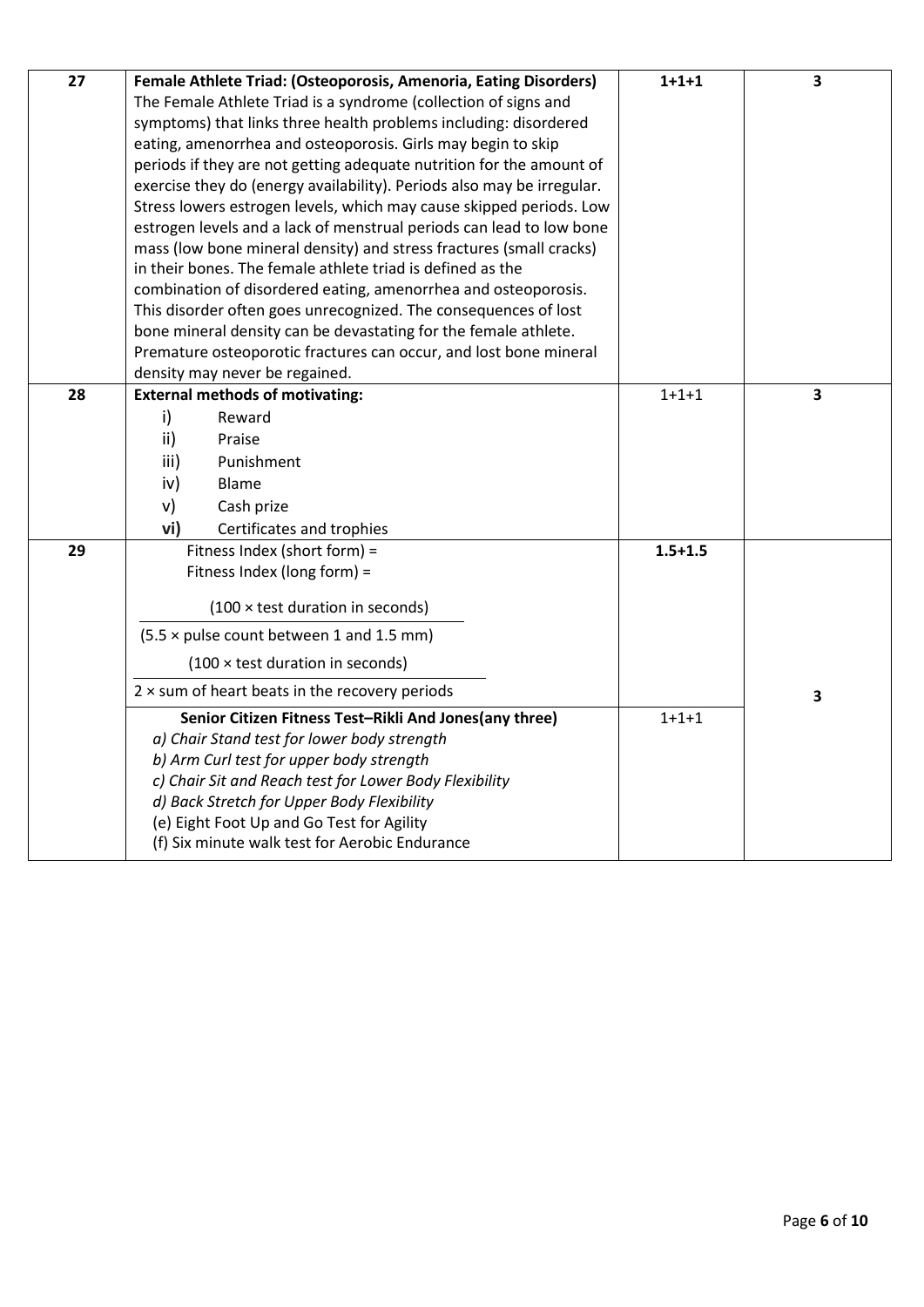| 30 | <b>Types of Movements (ANY THREE)</b>                                                          |             |   |
|----|------------------------------------------------------------------------------------------------|-------------|---|
|    | 1. Flexion: Flexion is movement decreasing the angle between                                   |             |   |
|    | articulating bones. For example: flexion at the elbow is decreasing                            |             |   |
|    | the angle between the ulna and the humerus.                                                    |             |   |
|    | 2. Extension: Extension is the opposite of flexion, describing a                               |             |   |
|    | straightening movement that increases the angle between body                                   |             |   |
|    | parts. For example, when standing up, the knees are extended.                                  |             |   |
|    | 3. Adduction: Adduction is movement towards the mid line of the                                |             |   |
|    | body also applies to movements inwards and across the body. e.g.                               |             |   |
|    | right femur extended out to the right side, inwards towards or                                 |             |   |
|    | across the centre of the body.                                                                 |             |   |
|    | 4. Abduction: Abduction is movement away from the mid line of the                              |             |   |
|    | body. For example: Abduction of the hip is when the femur                                      |             |   |
|    | (upper-leg bone) moves outward to the side.                                                    |             | 3 |
|    | 5. Rotation: Rotation is movement in which something e.g. a bone                               |             |   |
|    | or a whole limb, pivots or revolves around a single long axis. For                             |             |   |
|    | example: Rotation of the head slowly from left to right or hip                                 | $1 + 1 + 1$ |   |
|    | rotation.                                                                                      |             |   |
| 31 | 1 Bye                                                                                          |             |   |
|    |                                                                                                |             |   |
|    |                                                                                                |             |   |
|    |                                                                                                |             |   |
|    | 6 Bye                                                                                          |             |   |
|    |                                                                                                |             |   |
|    |                                                                                                |             |   |
|    | $UH_{10}$                                                                                      |             |   |
|    | 12                                                                                             | $1+1+1+2$   |   |
|    | 12 Bye                                                                                         |             |   |
|    | $13$ Bye<br>13                                                                                 |             |   |
|    | 15                                                                                             |             |   |
|    | LH 16                                                                                          |             |   |
|    | 18 Bye                                                                                         |             |   |
|    | 19 Bye -                                                                                       |             |   |
|    | 21                                                                                             |             |   |
|    |                                                                                                |             |   |
|    | 22 Bye $\frac{ }{23 \text{ Bye}}$ $\frac{ }{23}$                                               |             | 5 |
|    | K.O. (Knock out)                                                                               |             |   |
|    |                                                                                                |             |   |
|    | Number of matches = $\frac{N(N-1)}{2}$ ; where N is the number of teams                        |             |   |
|    |                                                                                                |             |   |
|    | If the number of teams $=11$ , then                                                            |             |   |
|    | Number of matches = $\frac{11(11-1)}{2} = \frac{11 \times 10}{2} = \frac{110}{2} = 55$ matches |             |   |
|    |                                                                                                | $1+1+1+2$   |   |
|    | <b>Fixture of 9 teams</b>                                                                      |             |   |
|    | <b>Staircase Method</b><br>Total teams $= 9$                                                   |             |   |
|    | Number of matches = $\frac{9(9-1)}{2} = \frac{9 \times 8}{2} = \frac{72}{2} = 36$ matches      |             |   |
|    |                                                                                                |             |   |
|    |                                                                                                |             |   |
|    |                                                                                                |             |   |
|    |                                                                                                |             |   |
|    |                                                                                                |             |   |
|    |                                                                                                |             |   |
|    |                                                                                                |             |   |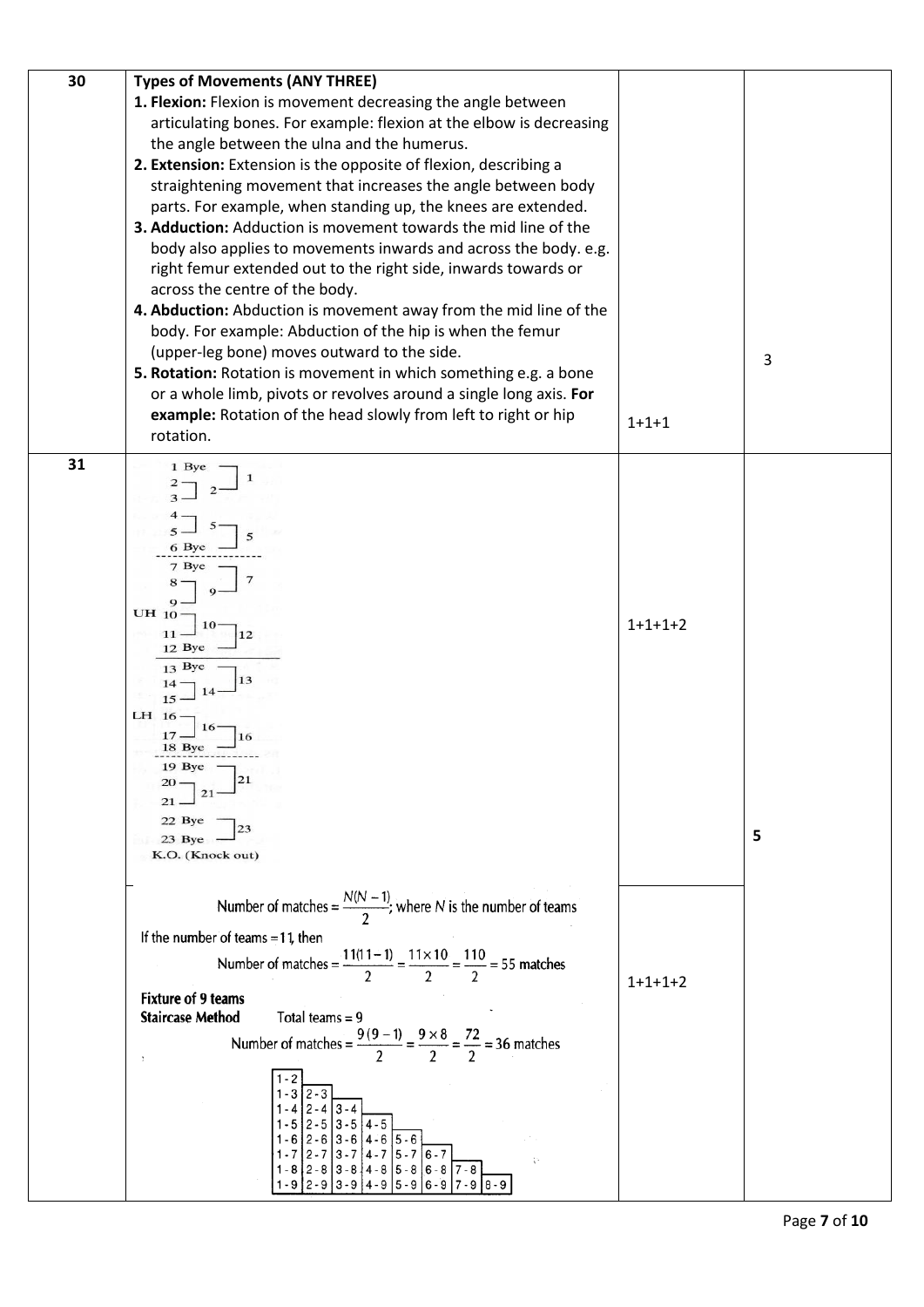| 32 | (a) Attention Deficit Hyperactivity Disorder (ADHD)                     | $1+1+1+1+1$        | 5 |
|----|-------------------------------------------------------------------------|--------------------|---|
|    | It is a disorder in which a person is unable to control Behavior due    |                    |   |
|    | to difficulty in processing neural stimuli, accompanied by an           |                    |   |
|    | extremely high level of motor activity. ADHD can affect children and    |                    |   |
|    | adults, but it is easiest to perceive during schooling.                 |                    |   |
|    | (b) Sensory Processing Disorder (SPD)                                   |                    |   |
|    | Sensory Processing Disorder (SPD) is a neurological disorder that       |                    |   |
|    | causes difficulties with processing information from the five senses:   |                    |   |
|    | vision, auditory, touch, olfaction and taste, as well as from the sense |                    |   |
|    | of movement (vestibular system) and/or the positional sense             |                    |   |
|    | (proprioception). Sensory Processing Disorder is a condition in which   |                    |   |
|    | the brain has trouble receiving and responding to information that      |                    |   |
|    | comes in through the senses.                                            |                    |   |
|    | (c) Autism Spectrum Disorder (ASD)                                      |                    |   |
|    | Autism is a complex neurobehavioral condition that includes             |                    |   |
|    | impairments in social interaction and developmental language and        |                    |   |
|    | communication skills combined with rigid, repetitive behaviors.         |                    |   |
|    | (d) Oppositional Defiant Disorder (ODD): Oppositional Defiant           |                    |   |
|    | Disorder is defined by theDSM-5 as a pattern of angry/irritable         |                    |   |
|    | mood, argumentive/defiant behavior. Oppositional defiant disorder       |                    |   |
|    | can be defined in this way that "Even the best behaved children can     |                    |   |
|    | be difficult and challenging at times. But if your child or teen has a  |                    |   |
|    | frequent and persistent pattern of anger, irritability, arguing,        |                    |   |
|    | defiance or vindictiveness toward you and other authority.              |                    |   |
|    | (e) Obsessive-Compulsive Disorder (OCD)                                 |                    |   |
|    | Obsessive-compulsive disorder is a mental disorder in which people      |                    |   |
|    | have unwanted and repeated thoughts, feelings, ideas, sensations        |                    |   |
|    | and behaviors that drive them to do something over and over.            |                    |   |
| 33 | Physiological changes which occur due to ageing                         | $1/2+1/2+1/2+1/2+$ | 5 |
|    | 1) Change in muscle size and strength.                                  | $\frac{1}{2}$      |   |
|    | 2) Change in metabolism and body composition                            |                    |   |
|    | 3) Change in bone density                                               |                    |   |
|    | 4) change in respiratory system                                         |                    |   |
|    | 5) Change in cardio vascular system                                     |                    |   |
|    | 6) Change in Gastro intestinal system                                   |                    |   |
|    | 7) Changes in senses                                                    |                    |   |
|    | 8) Change in flexibility                                                |                    |   |
|    | 9) Change in Nervous system                                             |                    |   |
| 34 | Gomukhasana:                                                            | $2 + 1 + 2$        |   |
|    | Benefits:                                                               |                    |   |
|    | 1) Strengthens legs                                                     |                    |   |
|    | Improves functionality of lungs<br>2)                                   |                    |   |
|    | Flexibility of shoulder joint<br>3)                                     |                    |   |
|    | Reduces stress and anxiety.<br>4)                                       |                    |   |
|    | 5) Improves function of kidney                                          |                    |   |
|    | Contra indicators:                                                      |                    |   |
|    | Individual suffering from Shoulder, knee and back pain<br>1)            |                    |   |
|    | should avoid                                                            |                    |   |
|    | 2) Chronic Hip Injury                                                   |                    |   |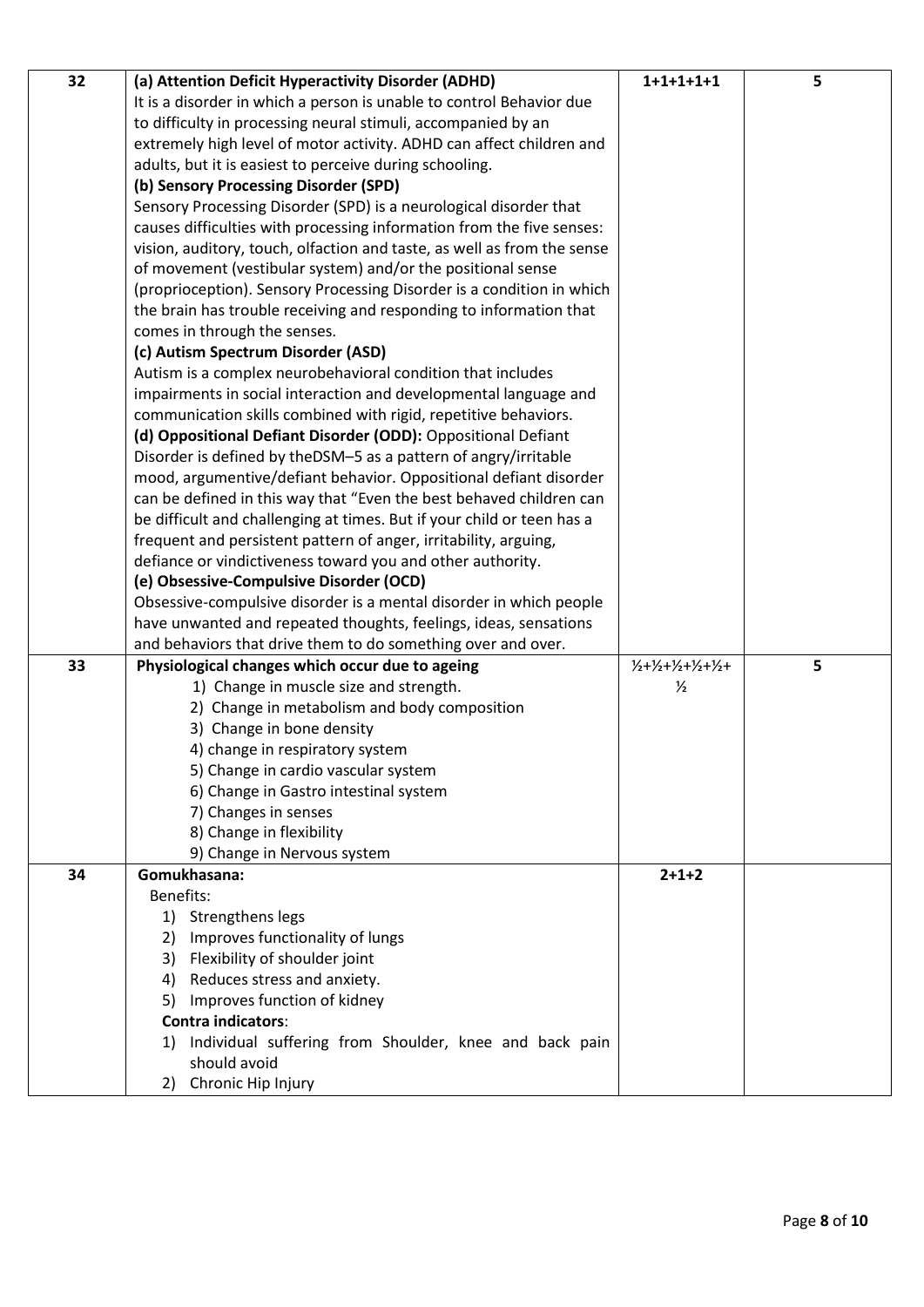|    | Shalabhasana:                                                 | $2+1+2$ | 5 |
|----|---------------------------------------------------------------|---------|---|
|    | Benefits:                                                     |         |   |
| 1) | Relief to slipped disc problem                                |         |   |
| 2) | Strengthens the muscles of spine, buttocks and arms and legs. |         |   |
| 3) | Improves posture.                                             |         |   |
| 4) | Helps in relieving stress                                     |         |   |
| 5) | Removes constipation                                          |         |   |
| 6) | Alleviates lower back pain                                    |         |   |
|    | <b>Contra indicators:</b>                                     |         |   |
| 1) | Weak spine                                                    |         |   |
| 2) | Weak heart                                                    |         |   |
| 3) | High blood pressure                                           |         |   |
| 4) | Coronary problems                                             |         |   |
|    |                                                               |         |   |